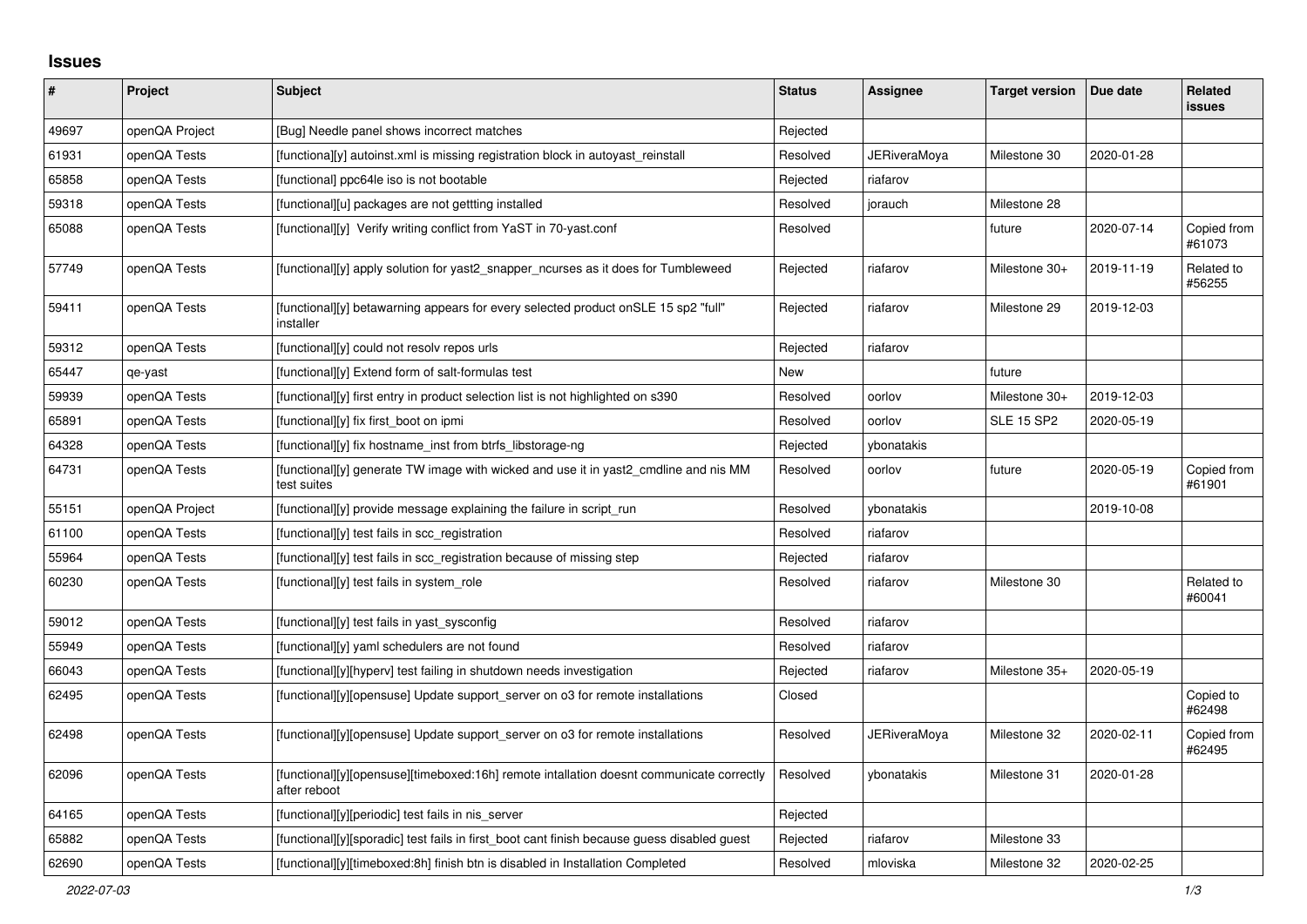| $\pmb{\#}$ | Project            | Subject                                                                               | <b>Status</b> | Assignee            | <b>Target version</b> | Due date   | Related<br>issues    |
|------------|--------------------|---------------------------------------------------------------------------------------|---------------|---------------------|-----------------------|------------|----------------------|
| 57743      | openQA Tests       | [functional][y][timeboxed:8h] test tries to reboot when poweroff is given in shutdown | Resolved      | oorlov              | Milestone 29          | 2019-10-22 | Related to<br>#58127 |
| 59309      | openQA Tests       | [Functional][y]test fails in verify_ext4                                              | Rejected      | riafarov            |                       |            |                      |
| 107395     | openQA Tests       | [HPC] zypper returns error code 107 in slurm_master                                   | Resolved      | ybonatakis          | QE Kernel<br>Current  |            |                      |
| 58319      | openQA Project     | [openqa-client] make --form visible in the help output                                | Resolved      | mkittler            | Done                  |            |                      |
| 91941      | openQA Tests       | [qac] test fails in docker_runc                                                       | Resolved      | ybonatakis          |                       |            |                      |
| 95455      | openQA Tests       | [qac][kernel] Make record_soft_failure shows error as regression                      | New           |                     |                       |            |                      |
| 70237      | openQA Tests       | [y] Add validations for textmode of ppc64le                                           | Resolved      | syrianidou_sofia    | <b>SLE 15 SP3</b>     | 2020-10-06 |                      |
| 69142      | qe-yast            | [y] Adjust bootloader for MM on aarch64                                               | Resolved      | ybonatakis          | <b>SLE 15 SP3</b>     | 2020-08-11 |                      |
| 67285      | openQA Tests       | [y] Adjust installation in autoyast_salt to the recent changes                        | Resolved      | ybonatakis          | <b>SLE 15 SP2</b>     | 2020-06-16 |                      |
| 71896      | openQA Tests       | [y] Expert partitioning framework refactoring                                         | Rejected      | riafarov            | future                |            |                      |
| 70726      | openQA Tests       | [y] Generate dud file dynamically instead of relying on urls                          | Resolved      | <b>JERiveraMoya</b> | future                | 2020-09-22 |                      |
| 68579      | qe-yast            | [y] gitlab-ci needs another stage for verify_file_existence                           | Rejected      | riafarov            | future                |            |                      |
| 68143      | openQA Project     | [y] Implement navigation to the schedule from the job                                 | Resolved      | ybonatakis          | future                | 2020-06-30 |                      |
| 68515      | openQA Tests       | [y] iscsi_client wont be fixed in SLE15SP2                                            | Rejected      | riafarov            | <b>SLE 15 SP3</b>     |            |                      |
| 72277      | qe-yast            | [y] Modify check in autoyast installation test                                        | Closed        | <b>JERiveraMoya</b> | <b>SLE 15 SP3</b>     |            |                      |
| 72274      | qe-yast            | [y] nfs mount timeout investigation                                                   | Rejected      | riafarov            | <b>SLE 15 SP3</b>     |            |                      |
| 71608      | qe-yast            | [y] post_fail_hooks fails with script timeout, no logs collected                      | Closed        | riafarov            | <b>SLE 15 SP3</b>     | 2020-10-20 |                      |
| 68908      | openQA Tests       | [y] Remove deprecated sections from autoyast profile                                  | Rejected      |                     |                       |            |                      |
| 70546      | qe-yast            | [y] Remove soft fail for bsc#1175374                                                  | Closed        | riafarov            | <b>SLE 15 SP3</b>     |            | Related to<br>#70174 |
| 70228      | openQA Tests       | [y] restore checkmedia tests in YaST group for virtualization                         | Resolved      | riafarov            | <b>SLE 15 SP3</b>     | 2020-09-08 |                      |
| 68152      | openQA Tests       | [y] Revert Negative Lookhead for 'nothing provides /bin/sh'                           | Resolved      | riafarov            | <b>SLE 15 SP3</b>     |            |                      |
| 71830      | qe-yast            | [y] Set default target based on the expectations                                      | Closed        | JERiveraMoya        | <b>SLE 15 SP3</b>     | 2020-10-20 |                      |
| 69862      | openQA Tests       | [y] supportserver_generator_from_hdd fails for x86_64                                 | Resolved      | ybonatakis          |                       | 2020-08-25 |                      |
| 70153      | openQA Tests       | [y] system_state should upload collected data                                         | Resolved      | ybonatakis          | future                | 2020-10-06 |                      |
| 71722      | openQA Tests       | [y] test fails in yast2_i                                                             | Resolved      | JERiveraMoya        | <b>SLE 15 SP3</b>     | 2020-10-06 |                      |
| 69259      | qe-yast            | [y] Test fully qualified domain name as an input for yast2-network                    | New           |                     | future                |            |                      |
| 71026      | qe-yast            | [y] Validate updated package version with self update                                 | New           |                     | future                |            |                      |
| 70693      | openQA Tests       | [y][fast] test fails in validate_mirror_repos                                         | Resolved      | riafarov            | <b>SLE 15 SP3</b>     | 2020-09-08 |                      |
| 71842      | qe-yast            | [y][powervm] select patterns does not select software link                            | Closed        | JERiveraMoya        | SLE 15 SP3            | 2020-10-20 |                      |
| 112442     | openQA auto review | auto_review:"'systemctl --no-pager start slurmctld' failed":force_result:softfailed   | Resolved      | ybonatakis          |                       |            |                      |